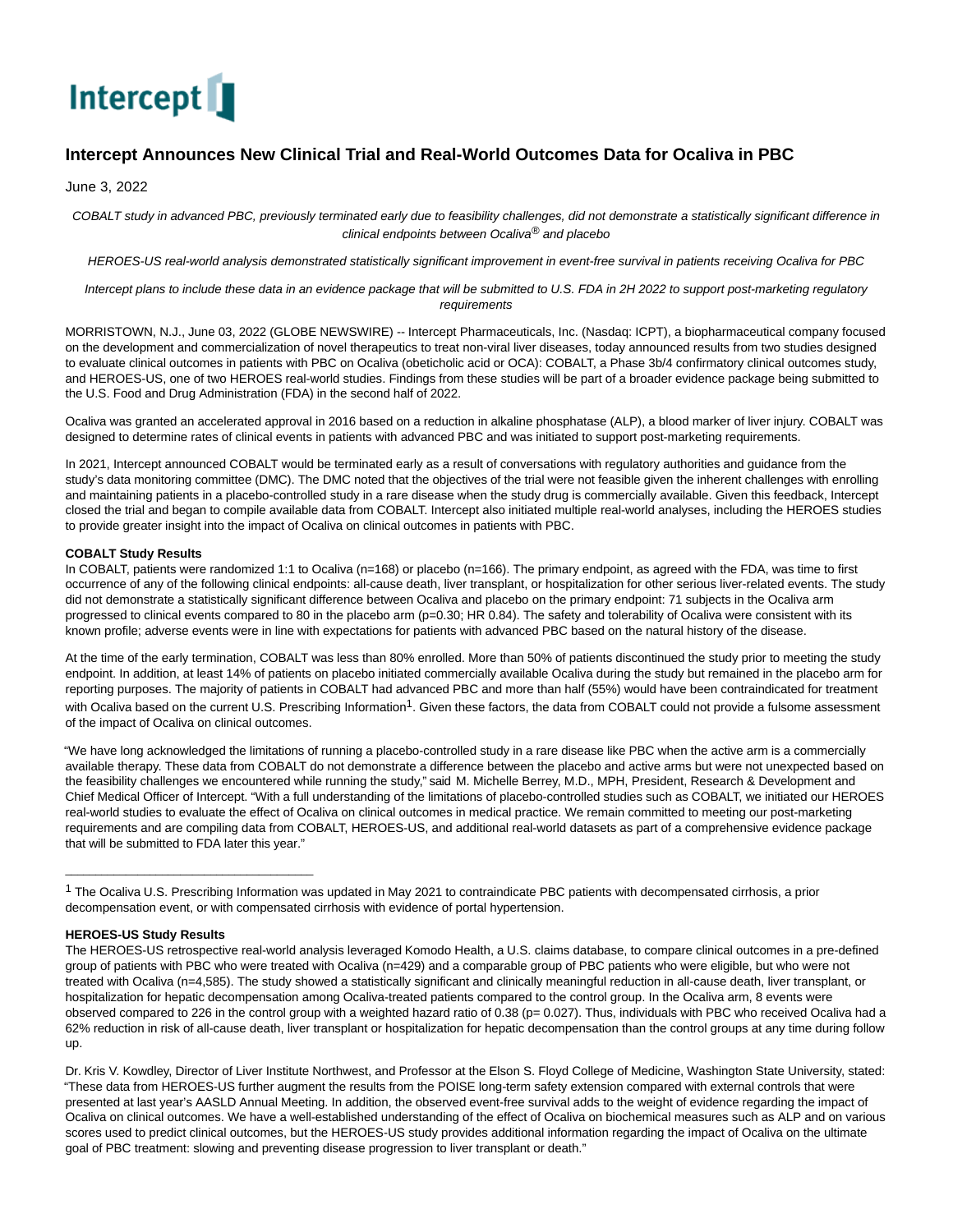Intercept intends to share these results at an upcoming medical meeting.

## **COBALT Study Design**

COBALT (NCT02308111) was a Phase 3b/4, double-blind, randomized, placebo-controlled, multicenter study that was designed to assess the effect of Ocaliva on clinical outcomes in people living with PBC with an inadequate therapeutic response to UDCA or who were unable to tolerate UDCA.

In this trial, eligible people with PBC who were enrolled while on UDCA treatment remained on therapy and were randomized into one of two treatment arms. Patients received placebo or Ocaliva 5 mg daily or 5 mg weekly, based on disease severity, and titrated over the course of the trial to a maximum of Ocaliva 10 mg daily, based on tolerability and biochemical response. Patients were evaluated every three months.

The original primary endpoint of the trial was time to first occurrence of any of the following adjudicated events: all-cause death, liver transplant, or hospitalization for other serious liver-related events. Prior to early termination of COBALT, FDA and Intercept agreed on a new primary composite endpoint consisting of a set of expanded, clinically relevant events, including additional decompensation events, as well as clinical events that occur earlier in the disease course and indicate progression toward decompensation.

#### **HEROES Study Design**

HEROES is a set of two retrospective studies (NCT05292872, NCT05293938) which leverage real-world datasets to assess the impact of Ocaliva on important clinical outcomes in people living with PBC.

The first of these, HEROES-US, leveraged the Komodo Health claims database, linked via Datavant tokenization to Quest and LabCorp laboratory data and the Social Security Death Index, to compare clinical outcomes (defined as all-cause death, liver transplant, or hospitalization for hepatic decompensation) of PBC patients who were treated with Ocaliva with PBC patients who were eligible, but not treated with Ocaliva.

In the analysis, patients were required to have one inpatient PBC claim, or two outpatient claims separated by more than one day; a history of UDCA use; an elevated ALP and/or total bilirubin; and meet comorbidity exclusion criteria.

Propensity scores and standardized morbidity ratios were used to weight cohorts to ensure comparable baseline clinical and demographic characteristics, comorbidities, disease and treatment history.

This trial was designed and executed following FDA's draft guidance on use of real-world evidence to support regulatory decision-making for drug and biological products.

#### **About Intercept**

Intercept is a biopharmaceutical company focused on the development and commercialization of novel therapeutics to treat progressive non-viral liver diseases, including primary biliary cholangitis (PBC) and nonalcoholic steatohepatitis (NASH). Founded in 2002, Intercept has operations in the United States, Europe and Canada. For more information, please visit [www.interceptpharma.com o](https://www.globenewswire.com/Tracker?data=_qDGoDXqYAzQsiRaPVML4vCFCIELVWBrw7AJSMytTHySo0PREZf9xI313DDLRHzy5Wz0KBBKGSmcIyrqY6h31da0xd18nnoLlQXT6xg0DtY=)r connect with the company on Twitter and LinkedIn.

#### **About Primary Biliary Cholangitis**

Primary biliary cholangitis (PBC) is a rare, progressive and chronic autoimmune disease that affects the bile ducts in the liver and is most prevalent (approximately 1 in 10,000) in women over the age of 40. PBC causes bile acid to build up in the liver, resulting in inflammation and scarring (fibrosis), which, if left untreated, can lead to cirrhosis, a liver transplant, or death.

## **About Ocaliva® (obeticholic acid)**

OCALIVA, a farnesoid X receptor (FXR) agonist, is indicated for the treatment of adult patients with primary biliary cholangitis (PBC).

- without cirrhosis or
- with compensated cirrhosis who do not have evidence of portal hypertension, either in combination with ursodeoxycholic acid (UDCA) with an inadequate response to UDCA or as monotherapy in patients unable to tolerate UDCA.

This indication is approved under accelerated approval based on a reduction in alkaline phosphatase (ALP). An improvement in survival or diseaserelated symptoms has not been established. Continued approval for this indication may be contingent upon verification and description of clinical benefit in confirmatory trials.

## **IMPORTANT SAFETY INFORMATION**

**WARNING: HEPATIC DECOMPENSATION AND FAILURE IN PRIMARY BILIARY CHOLANGITIS PATIENTS WITH CIRRHOSIS**

- **Hepatic decompensation and failure, sometimes fatal or resulting in liver transplant, have been reported with OCALIVA treatment in primary biliary cholangitis (PBC) patients with either compensated or decompensated cirrhosis.**
- **OCALIVA is contraindicated in PBC patients with decompensated cirrhosis, a prior decompensation event, or with compensated cirrhosis who have evidence of portal hypertension.**
- **Permanently discontinue OCALIVA in patients who develop laboratory or clinical evidence of hepatic decompensation; have compensated cirrhosis and develop evidence of portal hypertension, or experience clinically significant hepatic adverse reactions while on treatment.**

#### **Contraindications**

OCALIVA is contraindicated in patients with:

- decompensated cirrhosis (e.g., Child-Pugh Class B or C) or a prior decompensation event
- compensated cirrhosis who have evidence of portal hypertension (e.g., ascites, gastroesophageal varices, persistent thrombocytopenia)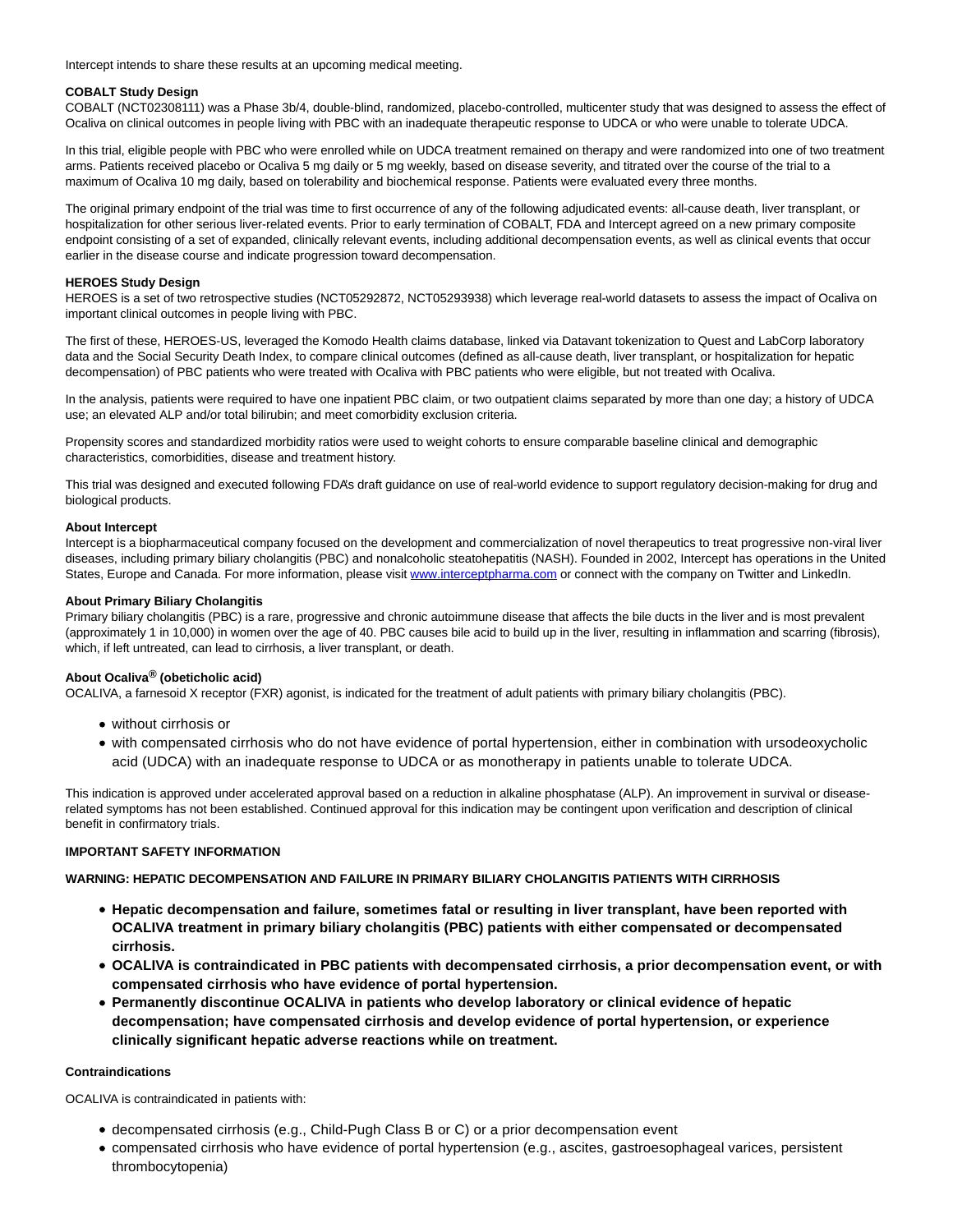complete biliary obstruction

#### **Warnings and Precautions**

#### **Hepatic Decompensation and Failure in PBC Patients with Cirrhosis**

Hepatic decompensation and failure, sometimes fatal or resulting in liver transplant, have been reported with OCALIVA treatment in PBC patients with cirrhosis, either compensated or decompensated. Among post-marketing cases reporting it, median time to hepatic decompensation (e.g., new onset ascites) was 4 months for patients with compensated cirrhosis; median time to a new decompensation event (e.g., hepatic encephalopathy) was 2.5 months for patients with decompensated cirrhosis.

Some of these cases occurred in patients with decompensated cirrhosis when they were treated with higher than the recommended dosage for that patient population; however, cases of hepatic decompensation and failure have continued to be reported in patients with decompensated cirrhosis even when they received the recommended dosage.

Hepatotoxicity was observed in the OCALIVA clinical trials. A dose-response relationship was observed for the occurrence of hepatic adverse reactions including jaundice, worsening ascites, and primary biliary cholangitis flare with dosages of OCALIVA of 10 mg once daily to 50 mg once daily (up to 5-times the highest recommended dosage), as early as one month after starting treatment with OCALIVA in two 3-month, placebo-controlled clinical trials in patients with primarily early stage PBC.

Routinely monitor patients for progression of PBC, including hepatic adverse reactions, with laboratory and clinical assessments to determine whether drug discontinuation is needed. Closely monitor patients with compensated cirrhosis, concomitant hepatic disease (e.g., autoimmune hepatitis, alcoholic liver disease), and/or with severe intercurrent illness for new evidence of portal hypertension (e.g., ascites, gastroesophageal varices, persistent thrombocytopenia), or increases above the upper limit of normal in total bilirubin, direct bilirubin, or prothrombin time to determine whether drug discontinuation is needed. Permanently discontinue OCALIVA in patients who develop laboratory or clinical evidence of hepatic decompensation (e.g., ascites, jaundice, variceal bleeding, hepatic encephalopathy), have compensated cirrhosis and develop evidence of portal hypertension (e.g., ascites, gastroesophageal varices, persistent thrombocytopenia), experience clinically significant hepatic adverse reactions, or develop complete biliary obstruction. If severe intercurrent illness occurs, interrupt treatment with OCALIVA and monitor the patient's liver function. After resolution of the intercurrent illness, consider the potential risks and benefits of restarting OCALIVA treatment.

## **Severe Pruritus**

Severe pruritus was reported in 23% of patients in the OCALIVA 10 mg arm, 19% of patients in the OCALIVA titration arm, and 7% of patients in the placebo arm in a 12-month double-blind randomized controlled clinical trial of 216 patients. Severe pruritus was defined as intense or widespread itching, interfering with activities of daily living, or causing severe sleep disturbance, or intolerable discomfort, and typically requiring medical interventions. Consider clinical evaluation of patients with new onset or worsening severe pruritus. Management strategies include the addition of bile acid binding resins or antihistamines, OCALIVA dosage reduction, and/or temporary interruption of OCALIVA dosing.

#### **Reduction in HDL-C**

Patients with PBC generally exhibit hyperlipidemia characterized by a significant elevation in total cholesterol primarily due to increased levels of high-density lipoprotein-cholesterol (HDL-C). Dose-dependent reductions from baseline in mean HDL-C levels were observed at 2 weeks in OCALIVAtreated patients, 20% and 9% in the 10 mg and titration arms, respectively, compared to 2% in the placebo arm. Monitor patients for changes in serum lipid levels during treatment. For patients who do not respond to OCALIVA after 1 year at the highest recommended dosage that can be tolerated (maximum of 10 mg once daily), and who experience a reduction in HDL-C, weigh the potential risks against the benefits of continuing treatment.

#### **Adverse Reactions**

The most common adverse reactions (≥5%) are: pruritus, fatigue, abdominal pain and discomfort, rash, oropharyngeal pain, dizziness, constipation, arthralgia, thyroid function abnormality, and eczema.

## **Drug Interactions**

• Bile Acid Binding Resins

Bile acid binding resins such as cholestyramine, colestipol, or colesevelam adsorb and reduce bile acid absorption and may reduce the absorption, systemic exposure, and efficacy of OCALIVA. If taking a bile acid binding resin, take OCALIVA at least 4 hours before or 4 hours after taking the bile acid binding resin, or at as great an interval as possible.

Warfarin

The International Normalized Ratio (INR) decreased following coadministration of warfarin and OCALIVA. Monitor INR and adjust the dose of warfarin, as needed, to maintain the target INR range when co-administering OCALIVA and warfarin.

## CYP1A2 Substrates with Narrow Therapeutic Index

Obeticholic acid may increase the exposure to concomitant drugs that are CYP1A2 substrates. Therapeutic monitoring of CYP1A2 substrates with a narrow therapeutic index (e.g., theophylline and tizanidine) is recommended when co-administered with OCALIVA.

• Inhibitors of Bile Salt Efflux Pump

Avoid concomitant use of inhibitors of the bile salt efflux pump (BSEP) such as cyclosporine. Concomitant medications that inhibit canalicular membrane bile acid transporters such as the BSEP may exacerbate accumulation of conjugated bile salts including taurine conjugate of obeticholic acid in the liver and result in clinical symptoms. If concomitant use is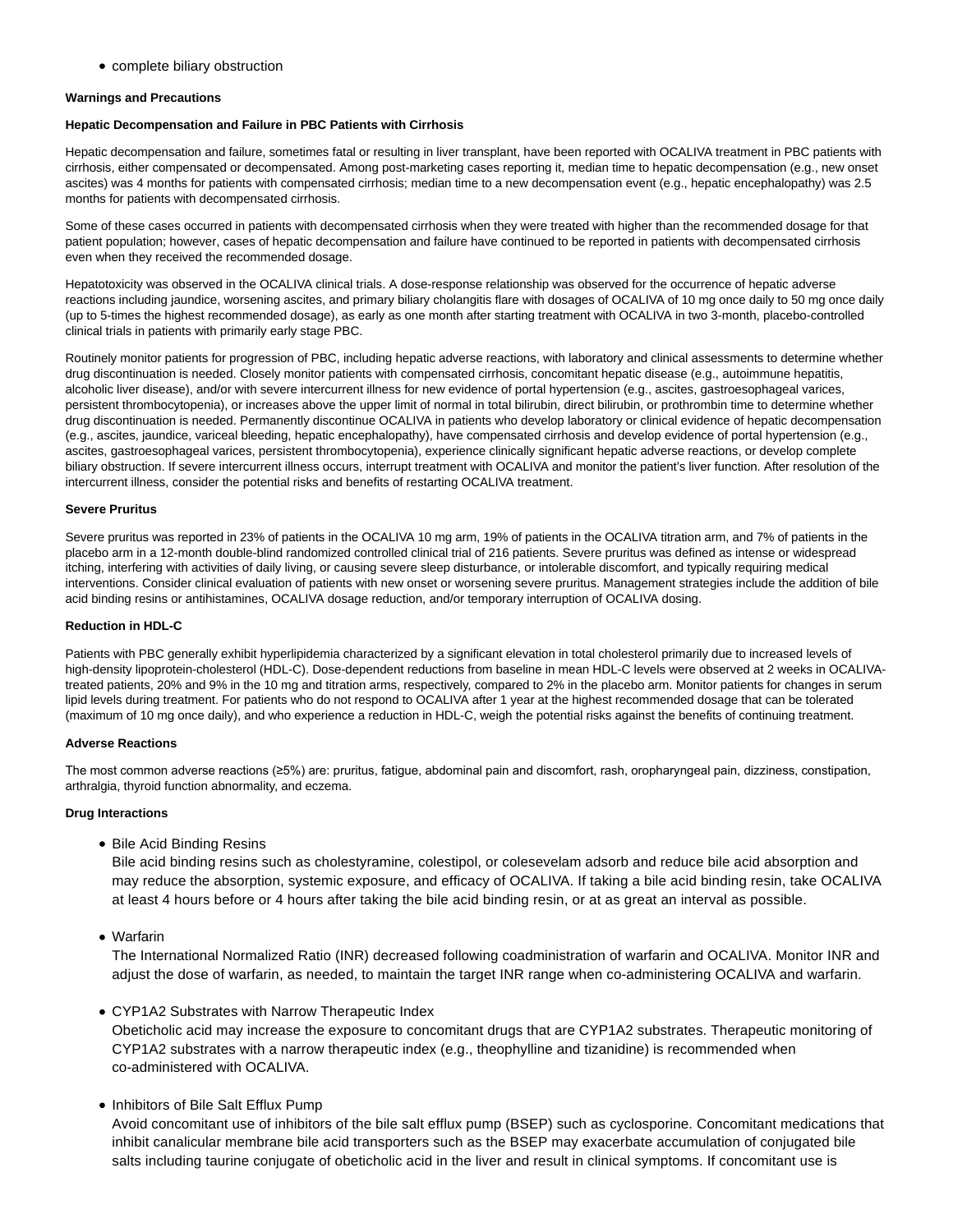#### **Please click here for [Full Prescribing Information,](https://www.globenewswire.com/Tracker?data=HX80GPgWBqbApgcgk4HnxrtspNX_SOE0tB3WaUVUp09sHl7DhzL1is0Wl5N8VBLbMwV7olZeOv8e802cVbFi8LHdn4ARYYUCMJOyREb6sLyc32II11LXcI5BND8d7013gAslm2XlrESXxcuLUx56eOOee4TsnxZJasdghGLUk2VBfRVn_c4vsQF06DEF-Mlfb-pDYbDbbqA73CE-AJaXhg==) including Boxed WARNING.**

#### **To report SUSPECTED ADVERSE REACTIONS, contact Intercept Pharmaceuticals, Inc. at 1-844-782-ICPT or FDA at 1-800-FDA-1088 or [www.fda.gov/medwatch.](https://www.globenewswire.com/Tracker?data=LdEyTHHCi0zz26CEIppijx_GomOOlri8MXZcnEMHNbjIrKGQz5rCQwbwbYy91SnY5DY54PZ8nNx_a4tiLf8Q3UpxK1OTcTqS-5TMyT9Dr70=)**

#### **Cautionary Note Regarding Forward-Looking Statements**

This press release contains forward-looking statements, including, but not limited to, statements regarding the progress, timing and results of our clinical trials, including our clinical trials for the treatment of nonalcoholic steatohepatitis ("NASH"), the safety and efficacy of our approved product, Ocaliva (obeticholic acid or "OCA") for primary biliary cholangitis ("PBC"), and our product candidates, including OCA for liver fibrosis due to NASH, the timing and acceptance of our regulatory filings and the potential approval of OCA for liver fibrosis due to NASH, the review of our New Drug Application for OCA for the treatment of liver fibrosis due to NASH by the U.S. Food and Drug Administration (FDA), our intent to work with the FDA to address the issues raised in the complete response letter (CRL), the potential commercial success of OCA, as well as our strategy, future operations, future financial position, future revenue, projected costs, financial guidance, prospects, plans and objectives.

These statements constitute forward-looking statements within the meaning of Section 27A of the Securities Act of 1933, as amended, and Section 21E of the Securities Exchange Act of 1934, as amended. The words "anticipate," "believe," "estimate," "expect," "intend," "may," "plan," "predict," "project," "target," "potential," "will," "would," "could," "should," "possible," "continue" and similar expressions are intended to identify forward-looking statements, although not all forward-looking statements contain these identifying words. Readers are cautioned not to place undue reliance on these forward-looking statements, which speak only as of the date of this release, and we undertake no obligation to update any forward-looking statement except as required by law. These forward-looking statements are based on estimates and assumptions by our management that, although believed to be reasonable, are inherently uncertain and subject to a number of risks. The following represent some, but not necessarily all, of the factors that could cause actual results to differ materially from historical results or those anticipated or predicted by our forward-looking statements: our ability to successfully commercialize Ocaliva for PBC; our ability to maintain our regulatory approval of Ocaliva for PBC in the United States, Europe, Canada, Israel, Australia and other jurisdictions in which we have or may receive marketing authorization; our ability to timely and cost-effectively file for and obtain regulatory approval of our product candidates on an accelerated basis or at all, including OCA for liver fibrosis due to NASH following the issuance of the CRL by the FDA; any advisory committee recommendation or dispute resolution determination that our product candidates, including OCA for liver fibrosis due to NASH, should not be approved or approved only under certain conditions; any future determination that the regulatory applications and subsequent information we submit for our product candidates, including OCA for liver fibrosis due to NASH, do not contain adequate clinical or other data or meet applicable regulatory requirements for approval; conditions that may be imposed by regulatory authorities on our marketing approvals for our products and product candidates, including OCA for liver fibrosis due to NASH, such as the need for clinical outcomes data (and not just results based on achievement of a surrogate endpoint), any risk mitigation programs such as a REMS, and any related restrictions, limitations and/or warnings contained in the label of any of our products or product candidates; any potential side effects associated with Ocaliva for PBC, OCA for liver fibrosis due to NASH or our other product candidates that could delay or prevent approval, require that an approved product be taken off the market, require the inclusion of safety warnings or precautions, or otherwise limit the sale of such product or product candidate, including in connection with our update to Ocaliva prescribing information in May 2021 contraindicating Ocaliva for patients with PBC and decompensated cirrhosis, a prior decompensation event, or compensated cirrhosis with evidence of portal hypertension; the initiation, timing, cost, conduct, progress and results of our research and development activities, preclinical studies and clinical trials, including any issues, delays or failures in identifying patients, enrolling patients, treating patients, retaining patients, meeting specific endpoints in the jurisdictions in which we intend to seek approval or completing and timely reporting the results of our NASH or PBC clinical trials; the outcomes of interactions with regulators (e.g., the FDA and the European Medicines Agency) regarding our clinical trials; our ability to establish and maintain relationships with, and the performance of, third-party manufacturers, contract research organizations and other vendors upon whom we are substantially dependent for, among other things, the manufacture and supply of our products, including Ocaliva for PBC and, if approved, OCA for liver fibrosis due to NASH, and our clinical trial activities; our ability to identify, develop and successfully commercialize our products and product candidates, including our ability to successfully launch OCA for liver fibrosis due to NASH, if approved; our ability to obtain and maintain intellectual property protection for our products and product candidates, including our ability to cost-effectively file, prosecute, defend and enforce any patent claims or other intellectual property rights; the size and growth of the markets for our products and product candidates and our ability to serve those markets; the degree of market acceptance of Ocaliva for PBC and, if approved, OCA for liver fibrosis due to NASH or our other product candidates among physicians, patients and healthcare payors; the availability of adequate coverage and reimbursement from governmental and private healthcare payors for our products, including Ocaliva for PBC and, if approved, OCA for liver fibrosis due to NASH, and our ability to obtain adequate pricing for such products; our ability to establish and maintain effective sales, marketing and distribution capabilities, either directly or through collaborations with third parties; competition from existing drugs or new drugs that become available; our ability to attract and retain key personnel to manage our business effectively; our ability to prevent or defend against system failures or security or data breaches due to cyber-attacks, or cyber intrusions, including ransomware, phishing attacks and other malicious intrusions; our ability to comply with data protection laws; costs and outcomes relating to any disputes, governmental inquiries or investigations, regulatory proceedings, legal proceedings or litigation, including any securities, intellectual property, employment, product liability or other litigation; our collaborators' election to pursue research, development and commercialization activities; our ability to establish and maintain relationships with collaborators with development, regulatory and commercialization expertise; our need for and ability to generate or obtain additional financing; our estimates regarding future expenses, revenues and capital requirements and the accuracy thereof; our use of cash, cash equivalents and short-term investments; our ability to acquire, license and invest in businesses, technologies, product candidates and products; our ability to manage the growth of our operations, infrastructure, personnel, systems and controls; our ability to obtain and maintain adequate insurance coverage; continuing threats from COVID-19, including additional waves of infections, and their impacts including quarantines and other government actions, delays relating to our regulatory applications, disruptions relating to our ongoing clinical trials or involving our contract research organizations, study sites or other clinical partners, disruptions relating to our supply chain or involving our third-party manufacturers, distributors or other distribution partners, and facility closures or other restrictions, and impact of the foregoing on our results of operations and financial position; the impact of general U.S. and foreign economic, industry, market, regulatory or political conditions, including the impact of Brexit; and the other risks and uncertainties identified in our periodic filings filed with the U.S. Securities and Exchange Commission, including our latest Annual Report on Form 10-K and/or Quarterly Report on Form 10-Q.

#### **Contact**

For more information about Intercept, please contact: